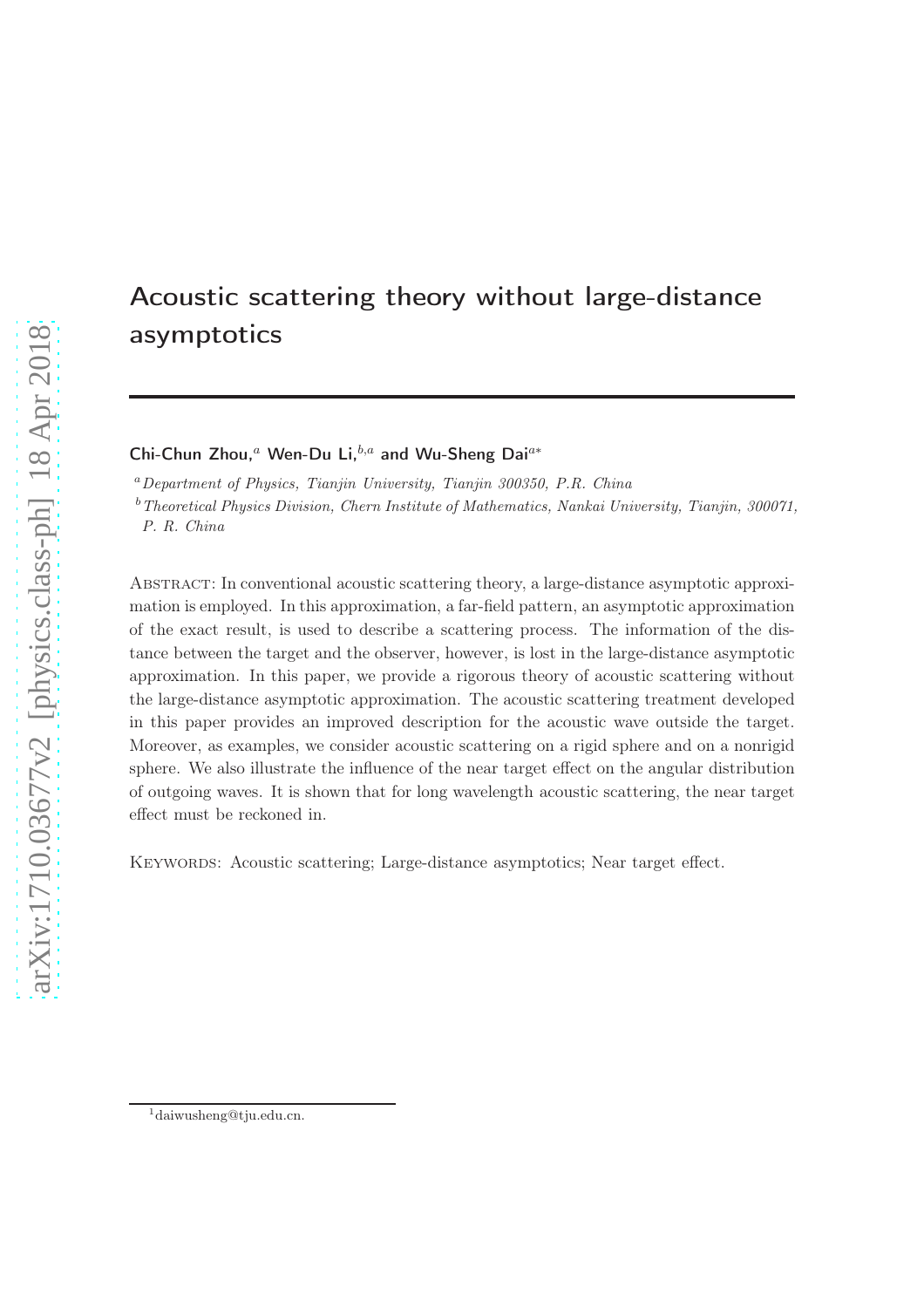# Contents

| $\mathbf{1}$   | Introduction                                                  |                                         | 1               |
|----------------|---------------------------------------------------------------|-----------------------------------------|-----------------|
| $\mathbf{2}$   | Acoustic scattering theory without large-distance asymptotics |                                         | $\bf{2}$        |
|                | 2.1                                                           | Exact pattern                           | $\overline{2}$  |
|                | 2.2                                                           | Scattering phase shift                  | 3               |
|                | 2.3                                                           | Scattering intensity and sound pressure | $\overline{5}$  |
| 3              | Acoustic scattering on rigid sphere                           |                                         | $\bf{5}$        |
|                | 3.1                                                           | Scattering intensity                    | $\overline{5}$  |
|                | 3.2                                                           | Near target effect                      | $6\phantom{.}6$ |
|                |                                                               | 3.3 Power                               | 7               |
| $\overline{4}$ | Acoustic scattering on nonrigid sphere                        |                                         | 7               |
|                | 4.1                                                           | Scattering intensity                    | 8               |
|                | 4.2                                                           | Near target effect                      | 11              |
|                | 4.3                                                           | Power                                   | 12              |
| 5              | Discussions and conclusions                                   |                                         | 12              |

# 1 Introduction

Solving an acoustic scattering problem boils down to solving a Helmholtz equation

$$
\left(\nabla^2 + k^2\right)u\left(\mathbf{x}\right) = 0\tag{1.1}
$$

with a given boundary condition, where k is the wave number and  $u(\mathbf{x})$  describes the complex amplitude of acoustic pressures  $[1-4]$ . If the incident wave is a plane wave, the solution of Eq.  $(1.1)$  can be written as

$$
u\left(\mathbf{x}\right) = e^{i\mathbf{k}\cdot\mathbf{x}} + u^s\left(\mathbf{x}\right),\tag{1.2}
$$

where **k** is the wave vector of the incident wave and  $u^s(\mathbf{x})$  is the outgoing wave [2–4]. Then the task of solving  $u(\mathbf{x})$  is converted into solving the outgoing wave  $u^s(\mathbf{x})$ .

In conventional acoustic scattering theory, the outgoing wave  $u^s(\mathbf{x})$  is approximately solved under a large-distance asymptotics [2–4]:

$$
u^{s}(\mathbf{x}) = \frac{e^{ik|\mathbf{x}|}}{|\mathbf{x}|} u_{\infty} \left(\frac{\mathbf{x}}{|\mathbf{x}|}\right) + O\left(\frac{1}{|\mathbf{x}|^{2}}\right),\tag{1.3}
$$

where  $u_{\infty} \left( \frac{\mathbf{x}}{|\mathbf{x}|} \right)$  $\frac{\mathbf{x}}{|\mathbf{x}|}$  is the far-field pattern of the outgoing wave. Then, instead of the exact outgoing wave  $u^s(\mathbf{x})$ , one turns to calculate the far-field pattern  $u_\infty\left(\frac{\mathbf{x}}{|\mathbf{x}|}\right)$  $\frac{\mathbf{x}}{|\mathbf{x}|}\bigg).$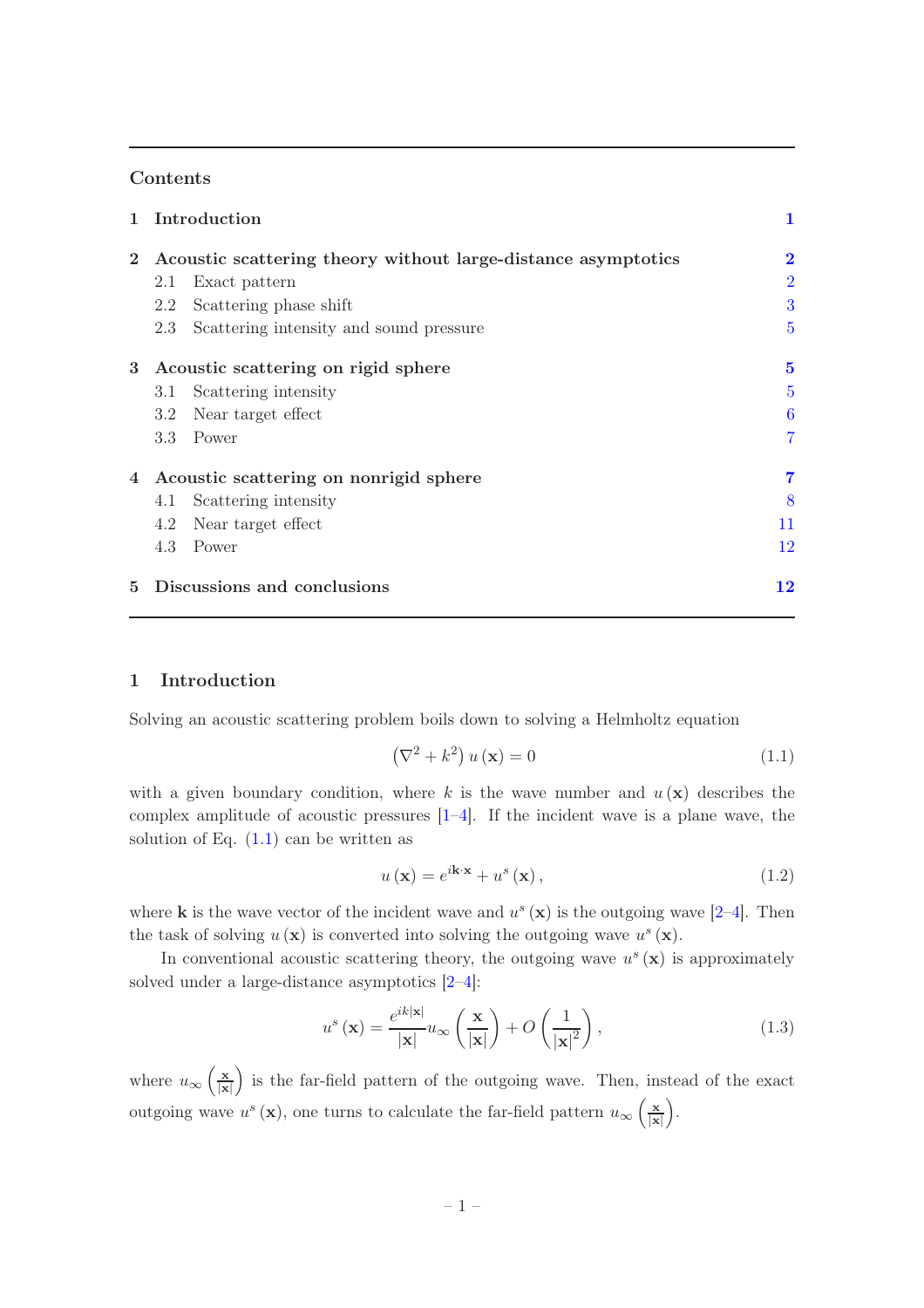The large-distance asymptotic approximation supposes that the distance between the target and the observer is infinite. Obviously, such an approximation loses the information of the distance. As a result, the observable quantity, such as the scattering intensity  $I(\mathbf{x})$ , depends only on the angle of emergence.

In realistic acoustic scattering, however, the wavelength of acoustic waves is often comparable with the distance between the target and the observer. In long wavelength acousticwave scattering, the large-distance asymptotic approximation is not accurate enough and a scattering theory without large-distance asymptotics is needed.

Recently, a rigorous scattering theory without large-distance asymptotics in quantum mechanics is developed [5, 6]. In this scattering theory, the information of the distance between the target and the observer is taken into account, since there is no large-distance asymptotic approximation. Taking advantage of this rigorous scattering theory, in this paper, we develop a rigorous acoustic scattering theory without large-distance asymptotic approximation. The acoustic scattering theory developed in the present paper is valid outside the target since this treatment depends on the assumption that the influence of the target must vanish at large distance.

Acoustic scattering deals with the propagation of sounds. There are many researches on acoustic scattering, for example, acoustic waves scattering on different targets such as fluid spheroids [7] and finite rigid plates [8]. Underwater acoustic scattering is also an important issue, such as underwater acoustic scattering signal separation [9], acoustic scattering from underwater elastic objects [10], acoustic scattering by suspended flocculating sediments [11] and acoustic scattering in gassy soft marine sediments [12]. Other problems such as acoustic scattering-resonance [13], acoustic scattering reductions [14], acoustic scattering in nonuniform potential flows [15], designing the bilaminate acoustic cloak [16], control of acoustic absorptions [17], acoustic interaction forces [18], acoustic radiation forces [19], and scattering effects on an acoustic black hole [20] are also considered.

In section 2, we construct an rigorous acoustic scattering theory without large-distance asymptotics. In sections 3 and 4, we consider two acoustic scattering processes, plane waves scattering on a rigid sphere and on a nonrigid sphere. The conclusion is summarized in section 5.

## 2 Acoustic scattering theory without large-distance asymptotics

As mentioned above, in conventional acoustic scattering theory, instead of the outgoing wave  $u^s(\mathbf{x})$ , one turns to find the far-field pattern  $u_{\infty}\left(\frac{\mathbf{x}}{|\mathbf{x}|}\right)$  $\frac{\mathbf{x}}{|\mathbf{x}|}$ , the large-distance asymptotic approximation of  $u^s(\mathbf{x})$ . In this section, instead of the far-field pattern  $u_{\infty}\left(\frac{\mathbf{x}}{|\mathbf{x}|}\right)$  $\frac{\mathbf{x}}{|\mathbf{x}|}\bigg)$ , we calculate the exact result of the outgoing wave  $u^s(\mathbf{x})$  by introducing an exact pattern  $u_{exact}(\mathbf{x})$  which is an exact version of the far-field pattern  $u_{\infty}(\frac{\mathbf{x}}{|\mathbf{x}|})$  $\frac{\mathbf{x}}{|\mathbf{x}|}\bigg).$ 

## 2.1 Exact pattern

Introduce the exact pattern  $u_{exact}(\mathbf{x})$  by rewriting the outgoing wave  $u^s(\mathbf{x})$  in Eq. (1.2) as

$$
u^{s}\left(\mathbf{x}\right) = \frac{e^{ik|\mathbf{x}|}}{|\mathbf{x}|} u_{exact}\left(\mathbf{x}\right). \tag{2.1}
$$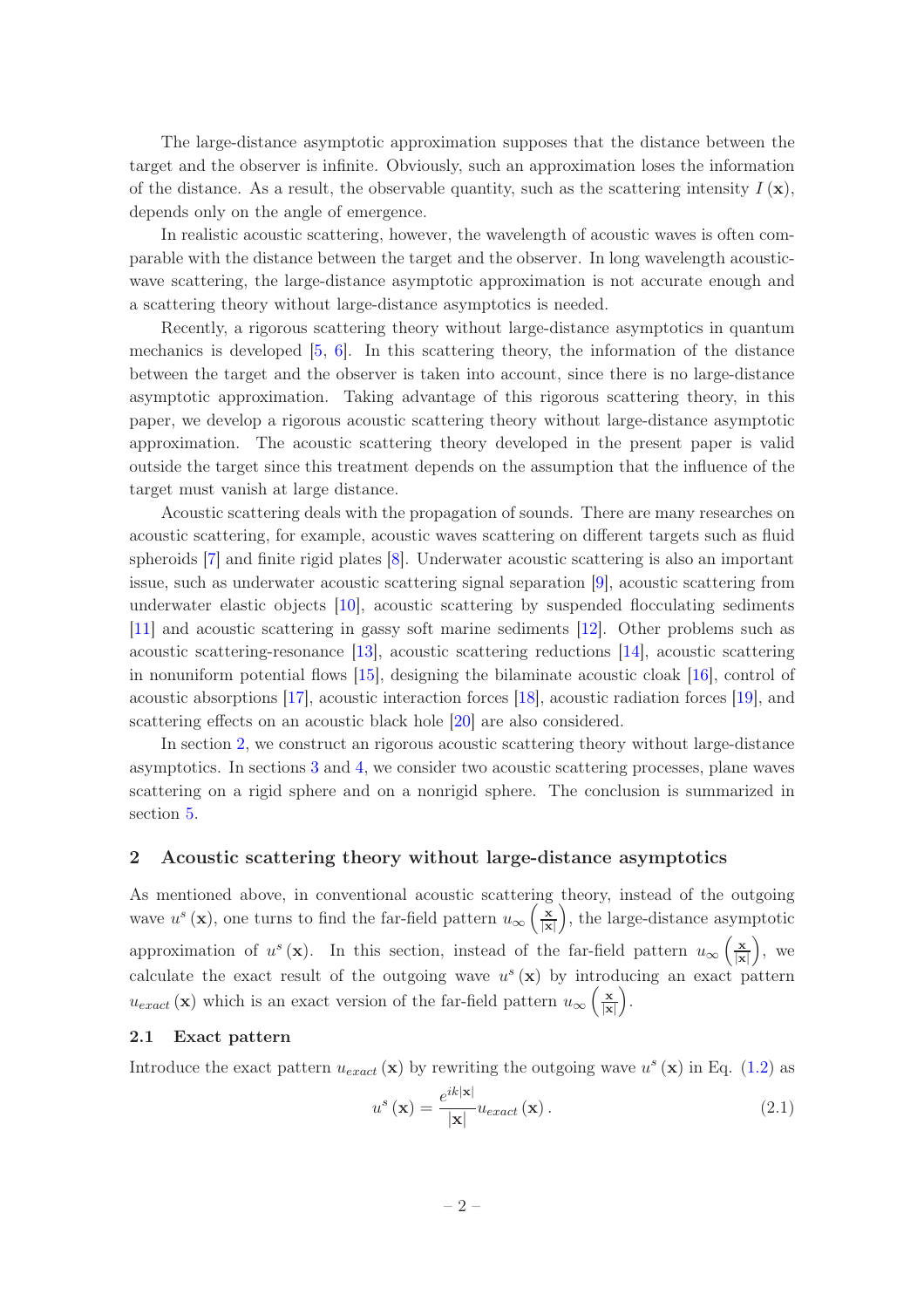As will be shown later, the exact pattern  $u_{exact}(\mathbf{x})$  recovers the far-field pattern as  $|\mathbf{x}|$ goes to infinity:

$$
u_{exact}(\mathbf{x}) \stackrel{|\mathbf{x}| \to \infty}{\sim} u_{\infty} \left(\frac{\mathbf{x}}{|\mathbf{x}|}\right). \tag{2.2}
$$

Now we represent the scattering intensity by the exact pattern  $u_{exact}(\mathbf{x})$ .

The scattering intensity  $I(\mathbf{x})$  can be represented in terms of the exact pattern  $u_{exact}(\mathbf{x})$ as

$$
I\left(\mathbf{x}\right) = \frac{\rho_0 \omega k}{\left|\mathbf{x}\right|^2} \left| u_{exact}\left(\mathbf{x}\right) \right|^2,\tag{2.3}
$$

where  $\rho_0$  is the density of the medium,  $\omega$  is the frequency of the acoustic wave, and  $k = 2\pi/\lambda$ with  $\lambda$  the wavelength.

**Proof.** The scattering intensity  $I(\mathbf{x})$  is defined as the component of the energy flow in the radial direction,

$$
I\left(\mathbf{x}\right) = \mathbf{J}_s\left(\mathbf{x}\right) \cdot \mathbf{e}_r,\tag{2.4}
$$

where the energy flow  $J(x)$  is defined as [1, 2]

$$
\mathbf{J}\left(\mathbf{x}\right) = \frac{1}{2} \frac{i}{\omega \rho_0} \left[ u\left(\mathbf{x}\right) \nabla u^*\left(\mathbf{x}\right) - u^*\left(\mathbf{x}\right) \nabla u\left(\mathbf{x}\right) \right].\tag{2.5}
$$

Substituting Eq.  $(2.1)$  into Eqs.  $(2.5)$  and  $(2.4)$  proves Eq.  $(2.3)$ .

The result obtained in the present paper is based the short-range interaction scattering theory. The short-range scattering theory is based on the assumption that the interaction must decrease fast enough. The acoustic scattering in which the influence of the target is limited to a given spatial scale, i.e., the influence of the target decreases to zero outside the target, is a short-range interaction. For such a kind of scattering, the result given above is valid outside the target.

#### 2.2 Scattering phase shift

In acoustic scattering, the target plays the role of the potential in quantum-mechanical scattering. In this section, we introduce the scattering phase shift  $\delta_l$  and express the exact pattern  $u_{exact}(\mathbf{x})$  in terms of the scattering phase shift.

The phase shift  $\delta_l$ . For scattering of a plane wave by a spherically symmetric target, the solution of Eq.  $(1.1)$  can be written as a linear combination of the spherical Hankel function [3, 6]

$$
u\left(\mathbf{x}\right) = \sum_{l=0}^{\infty} C_l h_l^{(2)}\left(k\left|\mathbf{x}\right|\right) P_l\left(\cos\theta\right) + \sum_{l=0}^{\infty} D_l h_l^{(1)}\left(k\left|\mathbf{x}\right|\right) P_l\left(\cos\theta\right),\tag{2.6}
$$

where  $h_l^{(1)}$  $l_l^{(1)}(x)$  and  $h_l^{(2)}$  $\binom{2}{l}(x)$  are the spherical Hankel functions of first and second kinds and  $P_l(x)$  is the Legendre function [21],  $C_l$  and  $D_l$  are coefficients, and  $\theta$  is the intersection angle between the direction of incident plane wave and the radial.

The scattering phase shift  $\delta_l$  is introduced as [6]

$$
e^{2i\delta_l} = \frac{D_l}{C_l}.\tag{2.7}
$$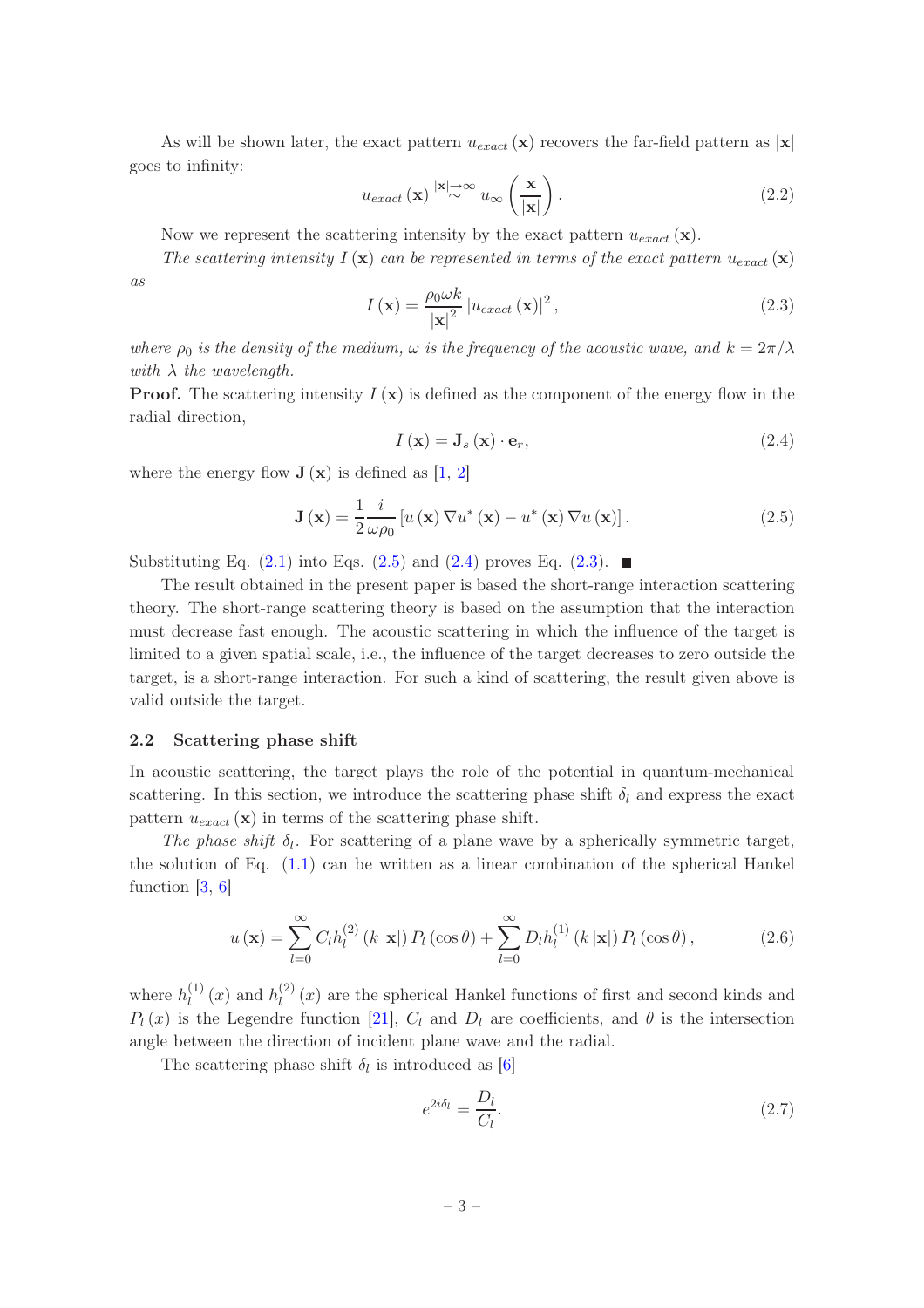The exact pattern  $u_{exact}(\mathbf{x})$ . Now we express the exact pattern  $u_{exact}(\mathbf{x})$  explicitly in terms of the scattering phase shift  $\delta_l$ .

The exact pattern  $u_{exact}(\mathbf{x})$  can be represented in terms of the phase shift  $\delta_l$  as

$$
u_{exact}(\mathbf{x}) = \frac{1}{2ik} \sum_{l=0}^{\infty} (2l+1) \left( e^{2i\delta_l} - 1 \right) P_l(\cos \theta) y_l \left( -\frac{1}{ik|\mathbf{x}|} \right), \tag{2.8}
$$

where  $y_l(x) = \sum_{k=0}^{l}$  $(l+k)!$  $rac{(l+k)!}{k!(l-k)!}$   $\left(\frac{x}{2}\right)$  $\left(\frac{x}{2}\right)^k$  is the Bessel polynomial.

**Proof.** By the expression of the outgoing wave Eq.  $(2.1)$ , the solution of the Helmholtz equation Eq.  $(1.2)$  can be written as

$$
u\left(\mathbf{x}\right) = e^{ik|\mathbf{x}| \cos \theta} + \frac{e^{ik|\mathbf{x}|}}{|\mathbf{x}|} u_{exact}\left(\mathbf{x}\right).
$$
 (2.9)

The plane wave  $e^{ik|\mathbf{x}| \cos \theta}$  in Eq. (2.9) can be exactly expanded as [6]

$$
e^{ik|\mathbf{x}| \cos \theta} = \sum_{l=0}^{\infty} \left(2l+1\right) i^l M_l \left(-\frac{1}{ik|\mathbf{x}|}\right) \frac{1}{k|\mathbf{x}|} \sin\left[k|\mathbf{x}| - \frac{l\pi}{2} + \Delta_l \left(-\frac{1}{ik|\mathbf{x}|}\right)\right] P_l\left(\cos\theta\right),\tag{2.10}
$$

where  $M_l(x) = |y_l(x)|$  and  $\Delta_l(x) = \arg y_l(x)$  are the modulus and argument of the Bessel polynomial  $y_l(x)$ . Substituting Eq. (2.10) into Eq. (2.9) gives

$$
u\left(\mathbf{x}\right) = \sum_{l=0}^{\infty} \left(2l+1\right) i^l M_l \left(-\frac{1}{ik\left|\mathbf{x}\right|}\right) \frac{1}{k\left|\mathbf{x}\right|} \sin\left[k\left|\mathbf{x}\right| - \frac{l\pi}{2} + \Delta_l \left(-\frac{1}{ik\left|\mathbf{x}\right|}\right)\right] P_l\left(\cos\theta\right) + \frac{e^{ik\left|\mathbf{x}\right|}}{\left|\mathbf{x}\right|} \sum_{l=0}^{\infty} u_{exact}^{(l)}\left(\mathbf{x}\right),\tag{2.11}
$$

where  $u_{exact}(\mathbf{x})$  is expressed as

$$
u_{exact}\left(\mathbf{x}\right) = \sum_{l=0}^{\infty} u_{exact}^{(l)}\left(\mathbf{x}\right). \tag{2.12}
$$

Eq.  $(2.6)$  can be expressed as [6]

$$
u(\mathbf{x}) = \sum_{l=0}^{\infty} A_l M_l \left( -\frac{1}{ik|\mathbf{x}|} \right) \frac{1}{k|\mathbf{x}|} \sin \left[ k|\mathbf{x}| - \frac{l\pi}{2} + \delta_l + \Delta_l \left( -\frac{1}{ik|\mathbf{x}|} \right) \right] P_l(\cos \theta), \quad (2.13)
$$

where  $A_l = 2\sqrt{C_l D_l}$ .

Rewriting the trigonometric function in Eqs.  $(2.11)$  and  $(2.13)$  in terms of the exponential function and equalling the coefficients of  $e^{\pm i k|\mathbf{x}|}$  give

$$
A_{l} = \frac{1}{2}i^{l} (2l+1) e^{i\delta_{l}}
$$
 (2.14)

and

$$
u_{exact}^{(l)}\left(\mathbf{x}\right) = \frac{1}{2ik}\left(2l+1\right)\left(e^{2i\delta_l}-1\right)P_l\left(\cos\theta\right)y_l\left(-\frac{1}{ik\left|\mathbf{x}\right|}\right). \tag{2.15}
$$

Substituting Eq.  $(2.15)$  into Eq.  $(2.12)$  proves Eq.  $(2.8)$ .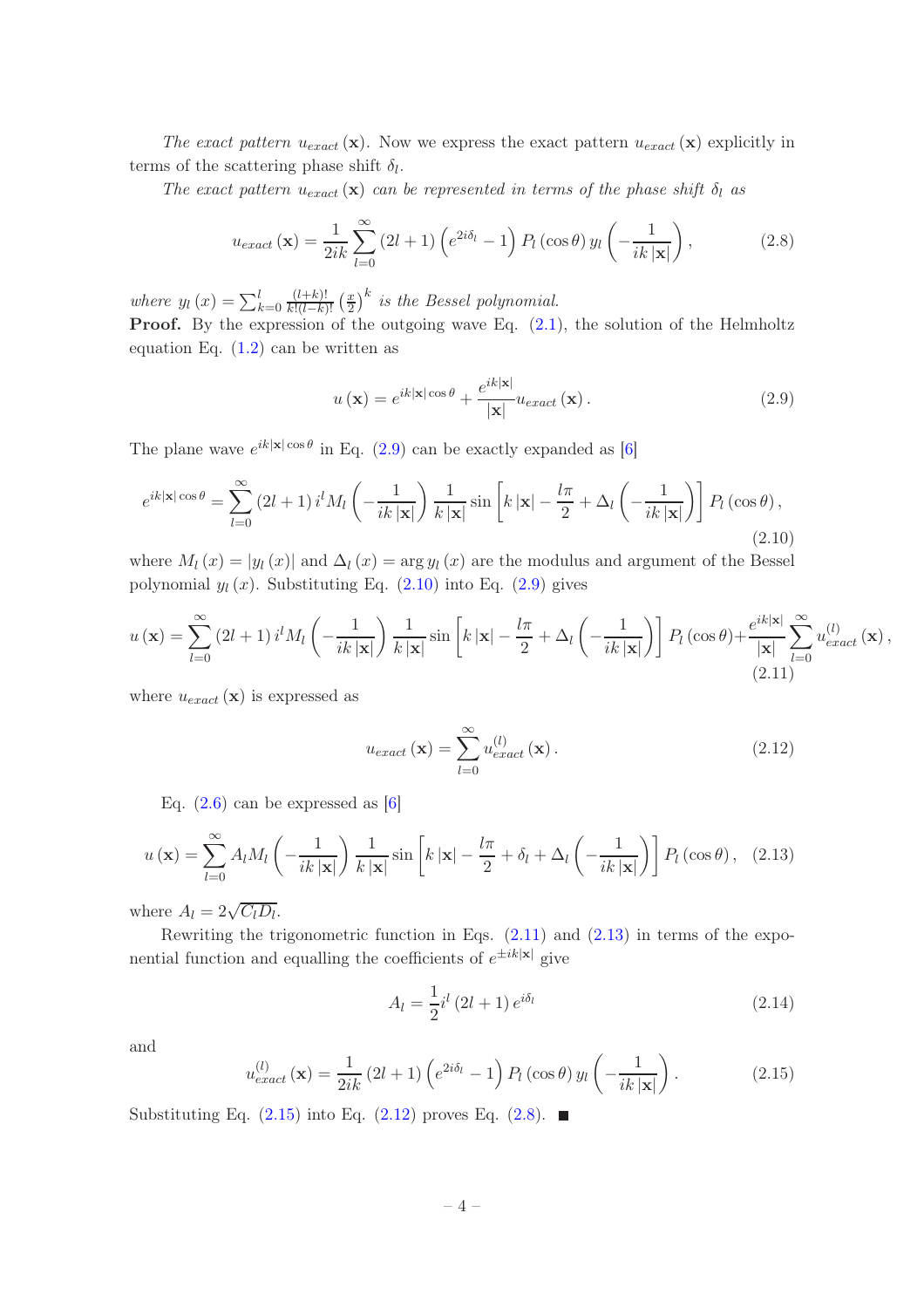## 2.3 Scattering intensity and sound pressure

The scattering intensity  $I(\mathbf{x})$  in Eq. (2.3) is represented by the exact pattern  $u_{exact}(\mathbf{x})$ and the exact pattern  $u_{exact}(\mathbf{x})$  in Eq. (2.8) is represented by the phase shift  $\delta_l$ . In this section, we represent the scattering intensity  $I(\mathbf{x})$  and the pressure  $p(\mathbf{x},t)$  in terms of the phase shift  $\delta_l$ .

The scattering intensity can be obtained by substituting Eq.  $(2.8)$  into Eq.  $(2.3)$ :

$$
I(\mathbf{x}) = \frac{\rho_0 \omega k}{|\mathbf{x}|^2} \left| \sum_{l=0}^{\infty} (2l+1) \frac{1}{2k} \left( e^{2i\delta_l} - 1 \right) y_l \left( -\frac{1}{ik|\mathbf{x}|} \right) P_l(\cos \theta) \right|^2.
$$
 (2.16)

The sound pressure  $p(\mathbf{x}, t)$  is

$$
p(\mathbf{x},t) = \text{Re}\left[u\left(\mathbf{x}\right)e^{-i\omega t}\right],\tag{2.17}
$$

where  $u(\mathbf{x})$  is given by Eqs. (2.13) and (2.14). Then we have

$$
p(\mathbf{x},t) = \frac{\cos \omega t}{2k |\mathbf{x}|} \sum_{l=0}^{\infty} M_l \left( -\frac{1}{ik |\mathbf{x}|} \right) i^l (2l+1) e^{i\delta_l} \sin \left[ k |\mathbf{x}| - \frac{l\pi}{2} + \delta_l + \Delta_l \left( -\frac{1}{ik |\mathbf{x}|} \right) \right] P_l(\cos \theta).
$$
\n(2.18)

# 3 Acoustic scattering on rigid sphere

In this section, as an example, we consider the problem of a plane wave scattering on a rigid sphere.

#### 3.1 Scattering intensity

The phase shift  $\delta_l$  of a plane wave scattered by a rigid sphere can be obtained from the boundary condition. The boundary condition of a rigid sphere is [1, 4]

$$
\frac{1}{i\omega\rho_0} \nabla u(\mathbf{x})\Big|_{|\mathbf{x}|=a} = 0,
$$
\n(3.1)

where a is the radius of the sphere. Substituting Eq. (2.6),  $D_l = \frac{1}{4}$  $\frac{1}{4}i^{l}(2l+1)e^{2i\delta_{l}},$  and  $C_l=\frac{1}{4}$  $\frac{1}{4}i^{l}$  (2l + 1) [6] into the boundary condition (3.1) gives

$$
e^{2i\delta_l} = -\frac{dh_l^{(2)}(kr) / dr\Big|_{r=a}}{dh_l^{(1)}(kr) / dr\Big|_{r=a}} = \frac{\frac{l}{ka}h_l^{(2)}(ka) - h_{l+1}^{(2)}(ka)}{\frac{l}{ka}h_l^{(1)}(ka) - h_{l+1}^{(1)}(ka)},\tag{3.2}
$$

where  $\frac{d}{dz}h_{\nu}^{(1,2)}(z) = \frac{\nu}{z}h_{\nu}^{(1,2)}(z) - h_{\nu+1}^{(1,2)}(z)$  is used [21]. The phase shift, by noting that  $h_l^{(2)*}$  $l_1^{(2)*}(z) = h_l^{(1)}$  $\binom{1}{l}(z)$ , then reads

$$
\delta_l = \arg\left(\frac{l}{ka}h_l^{(2)}(ka) - h_{l+1}^{(2)}(ka)\right).
$$
 (3.3)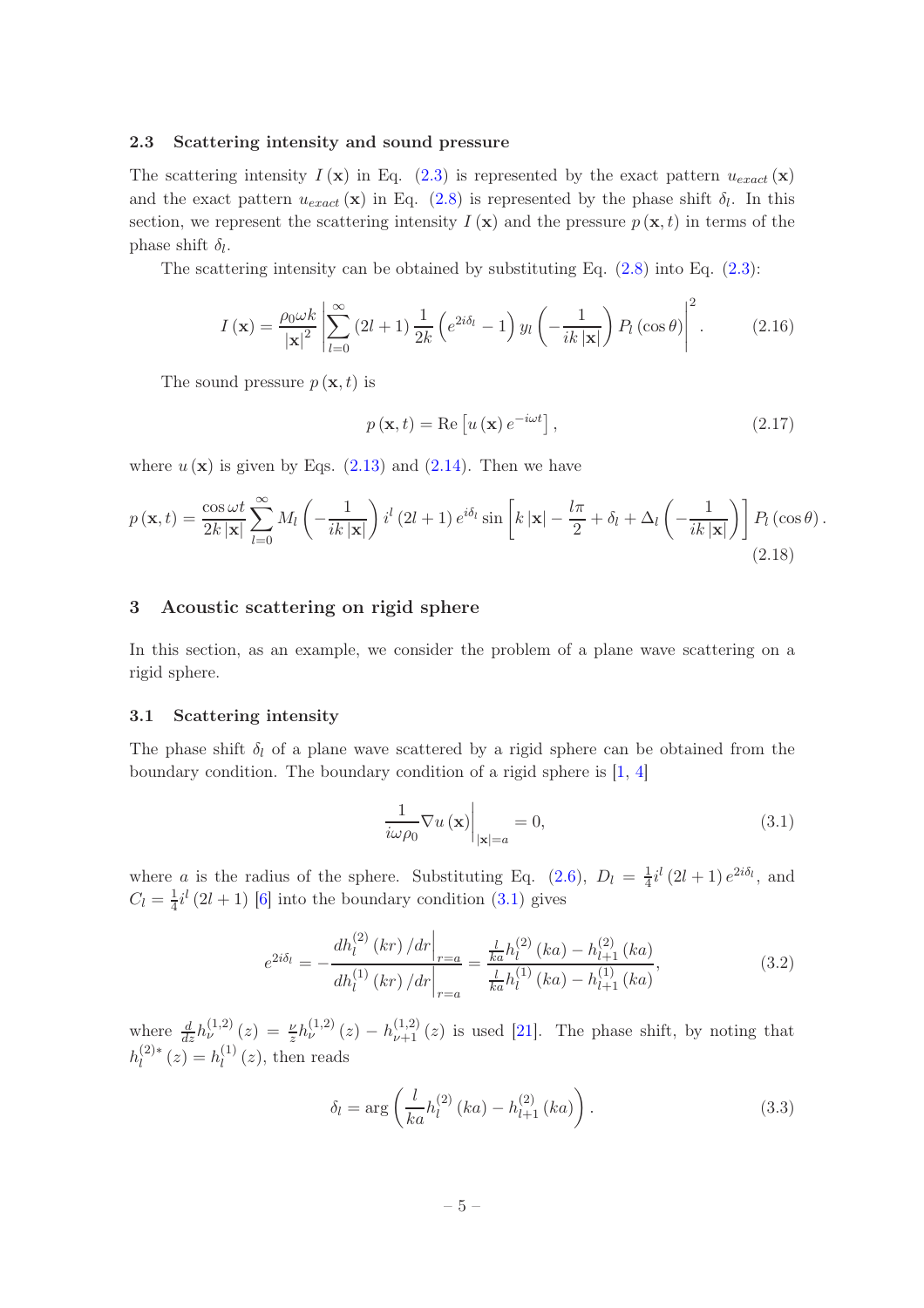The scattering intensity then can be achieved by substituting Eq.  $(3.2)$  into Eq.  $(2.16)$ :

$$
I(\mathbf{x}) = \frac{\rho_0 \omega k}{|\mathbf{x}|^2} \left| \sum_{l=0}^{\infty} (2l+1) \frac{1}{2k} \left[ \exp\left(2i \arg\left(\frac{l}{ka} h_l^{(2)}(ka) - h_{l+1}^{(2)}(ka)\right)\right) + 1 \right] y_l \left( -\frac{1}{ik|\mathbf{x}|} \right) P_l(\cos \theta) \right|^2
$$
\n(3.4)

Rayleigh scattering. Taking only the s-wave and p-wave contributions into account and assuming that  $ka \ll 1$ , we arrive at

$$
I\left(\mathbf{x}\right) \sim \frac{\rho_0 \omega k^5 a^6}{9\left|\mathbf{x}\right|^2} \left(1 - \frac{3}{2}\cos\theta\right)^2 \left[1 + \frac{1}{k^2\left|\mathbf{x}\right|^2} \left(\frac{3\cos\theta}{2 - 3\cos\theta}\right)^2\right],\tag{3.5}
$$

where  $y_0\left(-\frac{1}{ik|\mathbf{x}|}\right) = 1$  and  $y_1\left(-\frac{1}{ik|\mathbf{x}|}\right) = 1 - \frac{1}{ik|\mathbf{x}|}$  are used. One can see that the scattering intensity  $\hat{I}(\mathbf{x})$  is a function of both the angle  $\theta$  and the distance  $|\mathbf{x}|$ . When  $|\mathbf{x}| \to \infty$ ,  $I(\mathbf{x})$  reduces to the result of the large-distance asymptotic approximation in conventional acoustic scattering theory [1, 4]:

$$
I_{\infty}(\mathbf{x}) \sim \frac{\rho_0 \omega k^5 a^6}{9 |\mathbf{x}|^2} \left(1 - \frac{3}{2} \cos \theta\right)^2.
$$
 (3.6)

.

#### 3.2 Near target effect

The large-distance asymptotic approximation in conventional scattering theory losses the information of the distance between the target and the observer. In the following, we show the influence of the near target effect in scattering cross sections.

The differential scattering cross section is given by [4]

$$
\frac{d\sigma}{d\Omega} = I(\mathbf{x}) \frac{|\mathbf{x}|^2}{\rho_0 \omega k},\tag{3.7}
$$

where the scattering intensity  $I(\mathbf{x})$  is given by Eq. (3.4). In figures (1) to (4), we illustrate  $\frac{d\sigma}{d\Omega}$  $\frac{d\sigma}{d\Omega}$ <sup>1/2</sup>/a versus the polar angel  $\theta$  at different distance |x| for different wave lengths up to the f-wave contribution.

From the figures we can see that the near target effect can not be ignored when the distance is comparable with the wave length. The exact result recovers the large-distance asymptotics in conventional scattering theory as the distance goes to infinity.

In order to show the near target effect, we consider the deviation  $\Delta \sigma = \sigma - \sigma_{\infty}$ . By Eqs.  $(3.7), (3.5),$  and  $(3.6),$  we have

$$
\frac{d\Delta\sigma}{d\Omega} = \frac{k^2 a^6}{4 |\mathbf{x}|^2} \cos^2 \theta.
$$
\n(3.8)

where we take only the s-wave and  $p$ -wave contributions into account and assume that  $ka \ll 1$ .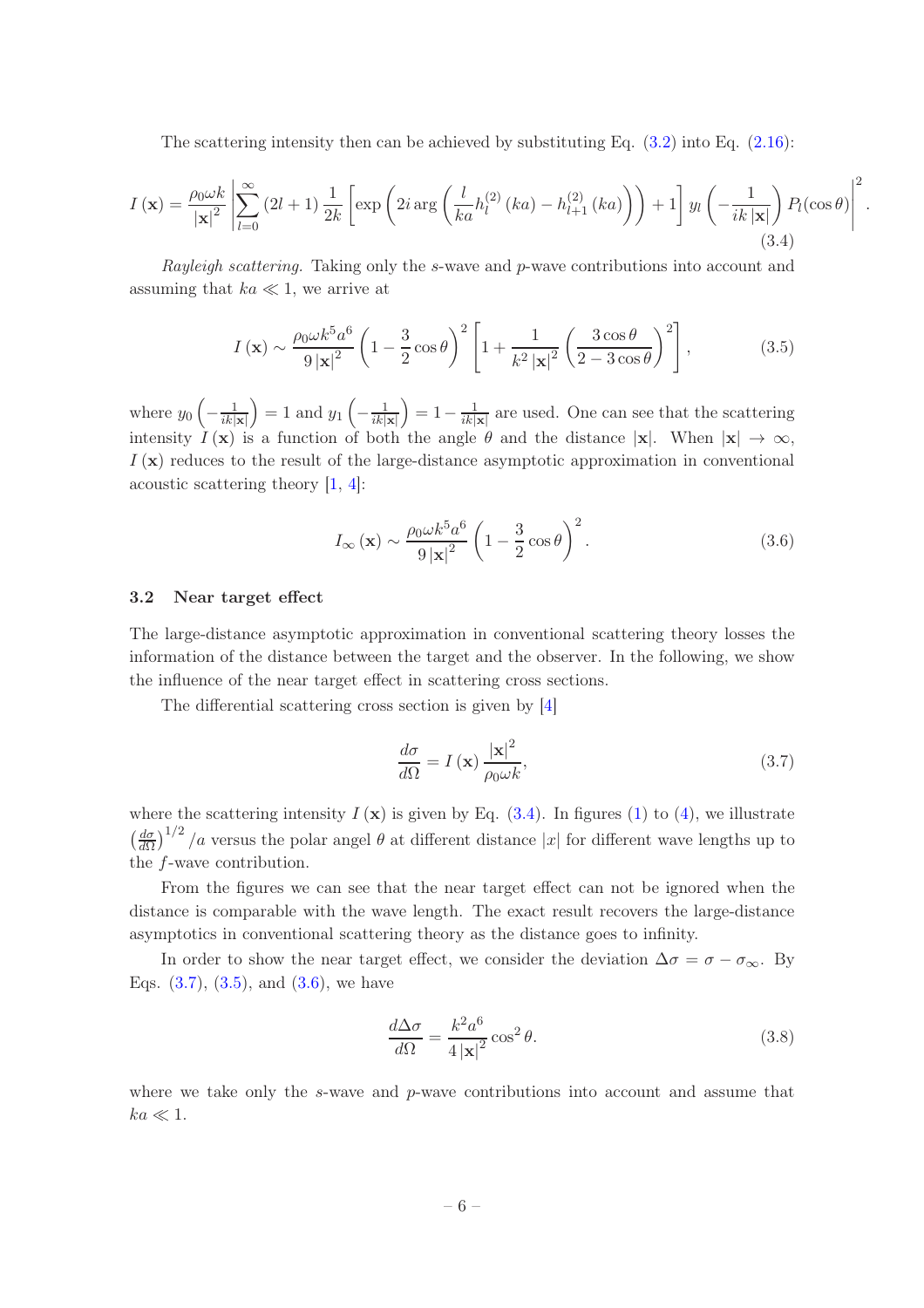

Figure 1. A sketch of the angular distribution of a plane wave scattered by a rigid sphere of radius a:  $\left(\frac{d\sigma}{d\Omega}\right)^{1/2}/a$  versus the polar angle  $\theta$  for  $ka \ll 1$  up to the f-wave contribution at different distances  $|x_1| < |x_2| < |x_3| < |x_4| < |x|$ .

#### 3.3 Power

The power of an acoustic scattering on a sphere can be calculated by  $[1, 4]$ 

$$
P_{sc} = \int_0^{2\pi} \int_0^{\pi} I(\mathbf{x}) |\mathbf{x}|^2 \sin\theta d\theta d\phi.
$$
 (3.9)

Substituting Eq. (3.5) into Eq. (3.9) gives

$$
P_{sc}(\omega, \mathbf{x}) \sim \frac{7\pi \rho_0 \omega a^6 k^5}{9} \left( 1 + \frac{3}{7k^2 |\mathbf{x}|^2} \right). \tag{3.10}
$$

The large-distance asymptotics then reads

$$
P_{sc\infty}(\omega) \sim \frac{7\pi \rho_0 \omega a^6 k^5}{9}.
$$
\n(3.11)

This is just the result given by the conventional scattering theory [4].

# 4 Acoustic scattering on nonrigid sphere

In this section, we consider the problem of a plane wave scattering on a nonrigid sphere.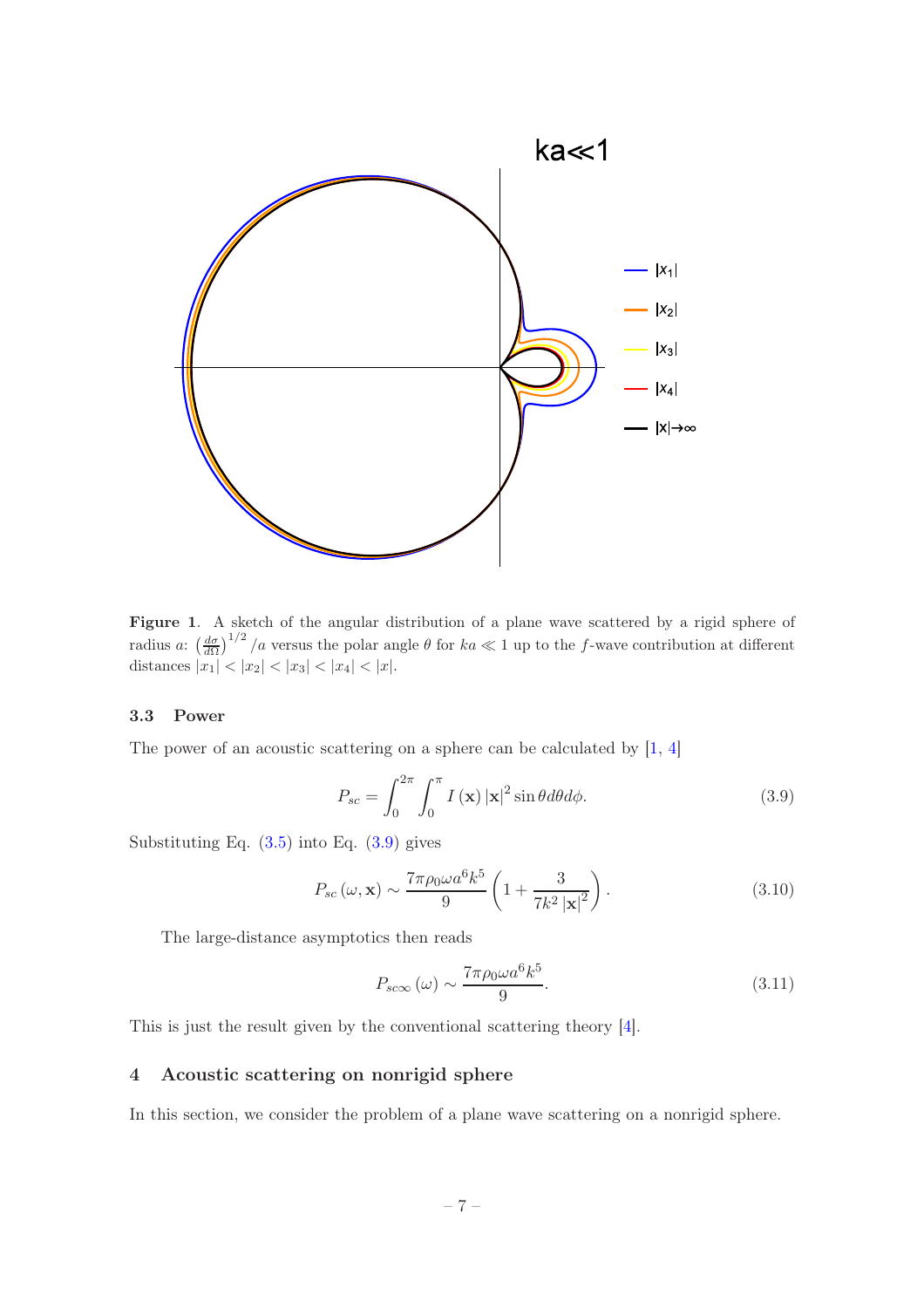

Figure 2. A sketch of the angular distribution of a plane wave scattered by a rigid sphere of radius a:  $\left(\frac{d\sigma}{d\Omega}\right)^{1/2}$  /a versus the polar angle  $\theta$  for  $ka = 1$  up to the f-wave contribution at different distances  $|x_1| < |x_2| < |x_3| < |x_4| < |x|$ .

#### 4.1 Scattering intensity

For a plane wave scattering on a nonrigid sphere, the phase shift  $\delta_l$  can be obtained from the boundary condition of a nonrigid sphere [1, 4].

Inside a nonrigid sphere, the solution of the Helmholtz equation can be written as [1, 4]

$$
u_e(\mathbf{x}) = i\omega \rho_e \sum_{l=0}^{\infty} A_l j_l (k_e |\mathbf{x}|) P_l(\cos \theta), \qquad (4.1)
$$

where  $k_e = \omega/c_e$  with  $c_e$  the velocity of the acoustic wave inside the nonrigid sphere,  $\omega$ the frequency of the acoustic wave,  $A_l$  is the coefficient, and  $\rho_e$  the density of the nonrigid sphere. By Eq. (2.6) with  $D_l = \frac{1}{4}$  $\frac{1}{4}i^{l}(2l+1)e^{2i\delta_{l}}$  and  $C_{l} = \frac{1}{4}$  $\frac{1}{4}i^{l}$  (2*l* + 1) [6], the solution  $u<sub>o</sub>(\mathbf{x})$  outside the sphere reads

$$
u_o(\mathbf{x}) = \frac{i\omega\rho_0}{4} \sum_{l=0}^{\infty} i^l (2l+1) \left[ h_l^{(2)}(k_0|\mathbf{x}|) + e^{2i\delta_l} h_l^{(1)}(k_0|\mathbf{x}|) \right] P_l(\cos\theta), \quad (4.2)
$$

where  $k_0 = \omega/c_0$ ,  $c_0$  is the velocity of the acoustic wave outside the nonrigid sphere, and  $\rho_0$  is the density outside the nonrigid sphere.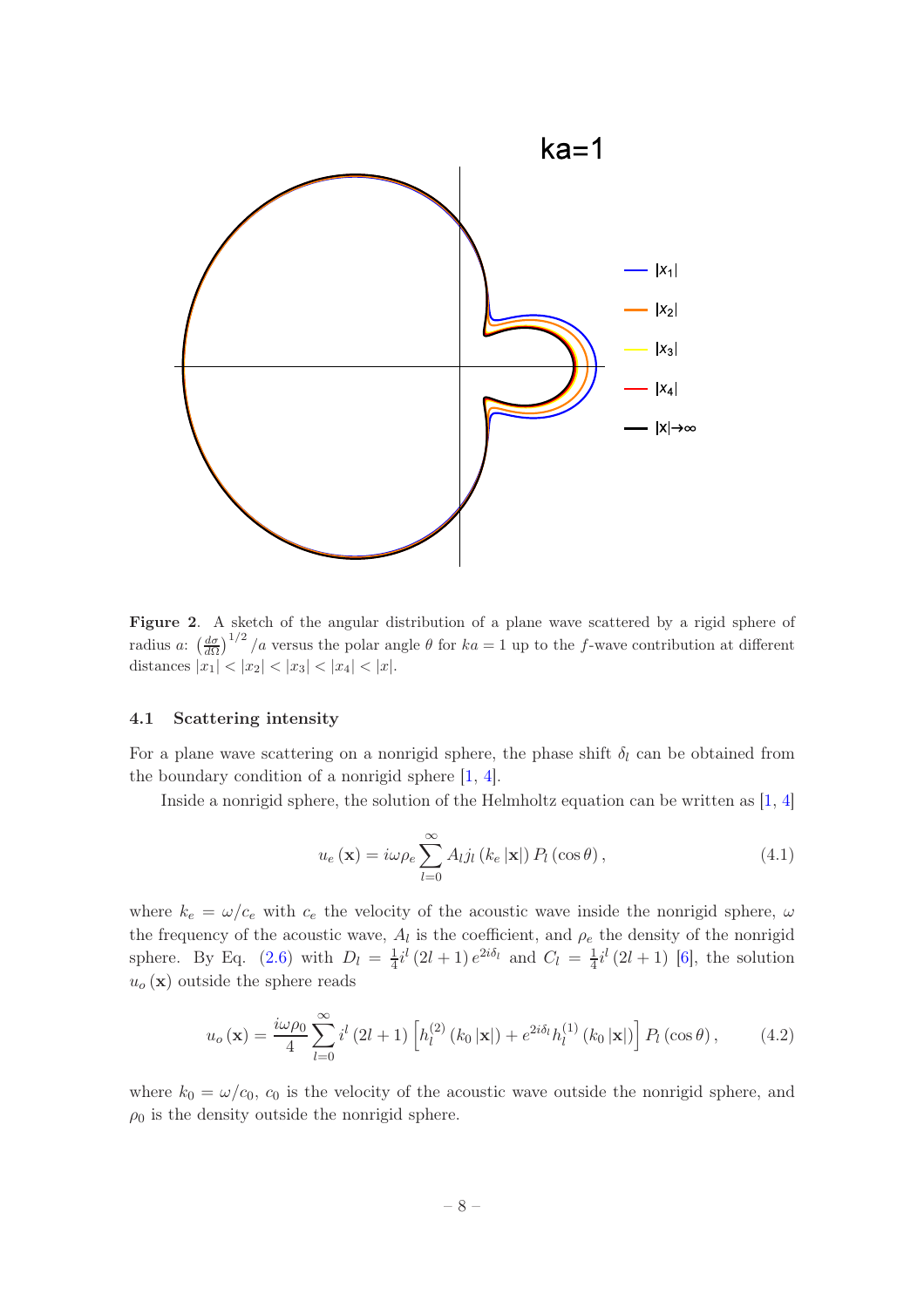

Figure 3. A sketch of the angular distribution of a plane wave scattered by a rigid sphere of radius a:  $\left(\frac{d\sigma}{d\Omega}\right)^{1/2}$  /a versus the polar angle  $\theta$  for  $ka = 2$  up to the f-wave contribution at different distances  $|x_1| < |x_2| < |x_3| < |x_4| < |x|$ .

The phase shift  $\delta_l$  is given by the connection condition on the boundary [1, 4]

$$
u_e(\mathbf{x})|_{r=a} = u_o(\mathbf{x})|_{r=a},\tag{4.3}
$$

and

$$
\frac{1}{i\omega\rho_{\varepsilon}}\frac{\partial}{\partial r}u_{e}\left(\mathbf{x}\right)\bigg|_{r=a}=\frac{1}{i\omega\rho_{0}}\frac{\partial}{\partial r}u_{o}\left(\mathbf{x}\right)\bigg|_{r=a}.\tag{4.4}
$$

Substituting Eqs.  $(4.1)$  and  $(4.2)$  into Eqs.  $(4.3)$  and  $(4.4)$  respectively gives

$$
e^{2i\delta_l} = \frac{\frac{\rho_e}{\rho_0} j_l (k_e r) \frac{dh_l^{(2)}(k_0 r)}{dr} - h_l^{(2)} (k_0 a) \frac{dj_l(k_e r)}{dr}}{h_l^{(1)} (k_0 r) \frac{d}{dr} j_l (k_e r) - \frac{\rho_e}{\rho_0} j_l (k_e r) \frac{dh_l^{(1)}(k_0 r)}{dr}}\Big|_{r=a}
$$
  
= 
$$
\frac{-j_l (k_e a) \left[l (\rho_0 - \rho_e) h_l^{(2)} (k_0 a) + ak_0 \rho_e h_{l+1}^{(2)} (k_0 a) \right] + ak_e \rho_0 h_l^{(2)} (k_0 a) j_{l+1} (k_e a)}{j_l (k_e a) \left[l (\rho_0 - \rho_e) h_l^{(1)} (k_0 a) + ak_0 \rho_e h_{l+1}^{(1)} (k_0 a) \right] - ak_e \rho_0 h_l^{(1)} (k_0 a) j_{l+1} (k_e a)}
$$

$$
(4.5)
$$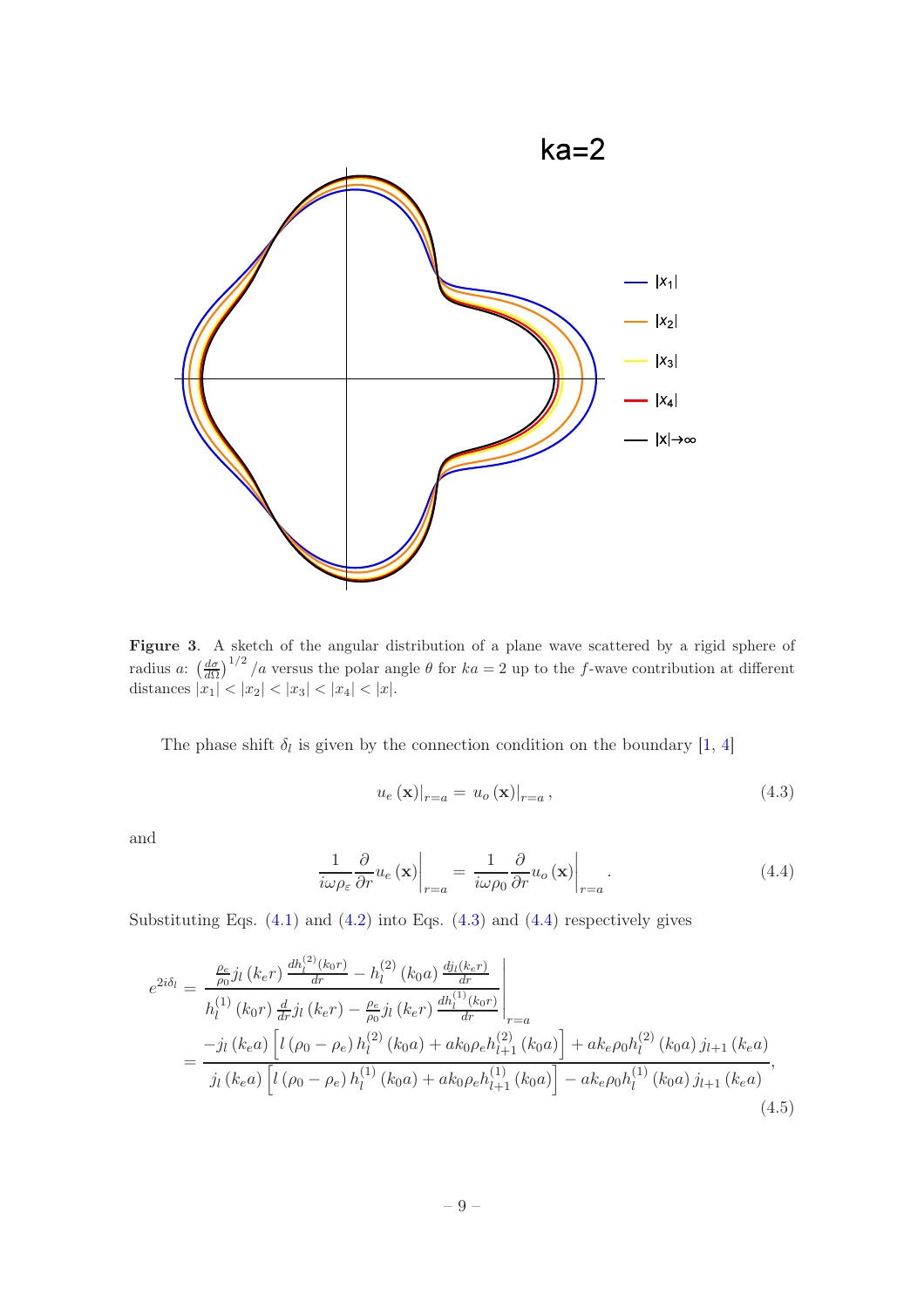

Figure 4. A sketch of the angular distribution of a plane wave scattered by a rigid sphere of radius a:  $\left(\frac{d\sigma}{d\Omega}\right)^{1/2}$  /a versus the polar angle  $\theta$  for  $ka = 4$  up to the f-wave contribution at different distances  $|x_1| < |x_2| < |x_3| < |x_4| < |x|$ .

where  $\frac{d}{dz}h_{\nu}^{(1,2)}(z) = \frac{\nu}{z}h_{\nu}^{(1,2)}(z) - h_{\nu+1}^{(1,2)}(z)$  and  $\frac{d}{dz}j_{\nu}(z) = \frac{\nu}{z}j_{\nu}(z) - j_{\nu}(z)$  are used [21]. The phase shift then reads

$$
\delta_{l} = \arg \left( j_{l} \left( k_{e} a \right) \left[ l \left( \rho_{0} - \rho_{e} \right) h_{l}^{(2)} \left( k_{0} a \right) + a k_{0} \rho_{e} h_{l+1}^{(2)} \left( k_{0} a \right) \right] - a k_{e} \rho_{0} h_{l}^{(2)} \left( k_{0} a \right) j_{l+1} \left( k_{e} a \right) \right) - \frac{\pi}{2}.
$$
\n(4.6)

Substituting Eq. (4.5) into Eq. (2.16) gives the scattering intensity,

$$
I(\mathbf{x}) = \frac{\rho_0 \omega k_0}{|\mathbf{x}|^2} \left| \sum_{l=0}^{\infty} (2l+1) \frac{1}{2k_0} P_l(\cos \theta) y_l \left( \frac{i}{k_0 |\mathbf{x}|} \right) \right|
$$
  
 
$$
\times \left\{ \frac{2j_l (k_e a) [l (\rho_0 - \rho_e) j_l (k_0 a) + ak_0 \rho_e j_{l+1} (k_0 a)] - 2ak_e \rho_0 j_l (k_0 a) j_{l+1} (k_e a)}{j_l (k_e a) [l (\rho_0 - \rho_e) h_l^{(1)} (k_0 a) + ak_0 \rho_e h_{l+1}^{(1)} (k_0 a)] - ak_e \rho_0 h_l^{(1)} (k_0 a) j_{l+1} (k_e a) } \right\} \right|^2,
$$
  
(4.7)

where  $j_l(z) = \frac{1}{2} \left[ h_l^{(2)} \right]$  $\binom{2}{l}(z) + h_l^{(1)}$  $\left[\begin{matrix}1\end{matrix}\right]$  (z) is used [5].

Rayleigh scattering. Taking only the s-wave and p-wave contributions into account and assuming that  $ka \ll 1$  gives the scattering intensity

$$
I(\mathbf{x}) \sim \frac{\rho_0 \omega k_0^5 a^6}{9 |\mathbf{x}|^2} \left( \frac{\kappa_0 - \kappa_e}{\kappa_0} - 3 \frac{\rho_e - \rho_0}{2\rho_e + \rho_0} \cos \theta \right)^2
$$
  
 
$$
\times \left[ 1 + \left( \frac{2\rho_e + \rho_0}{\rho_e - \rho_0} \frac{\kappa_0 - \kappa_e}{3\kappa_0} \frac{1}{\cos \theta} - 1 \right)^{-2} \frac{1}{k_0^2 |\mathbf{x}|^2} \right],
$$
(4.8)

where  $\kappa_0 = k_0^2/\rho_0$  and  $\kappa_e = k_e^2/\rho_e$ .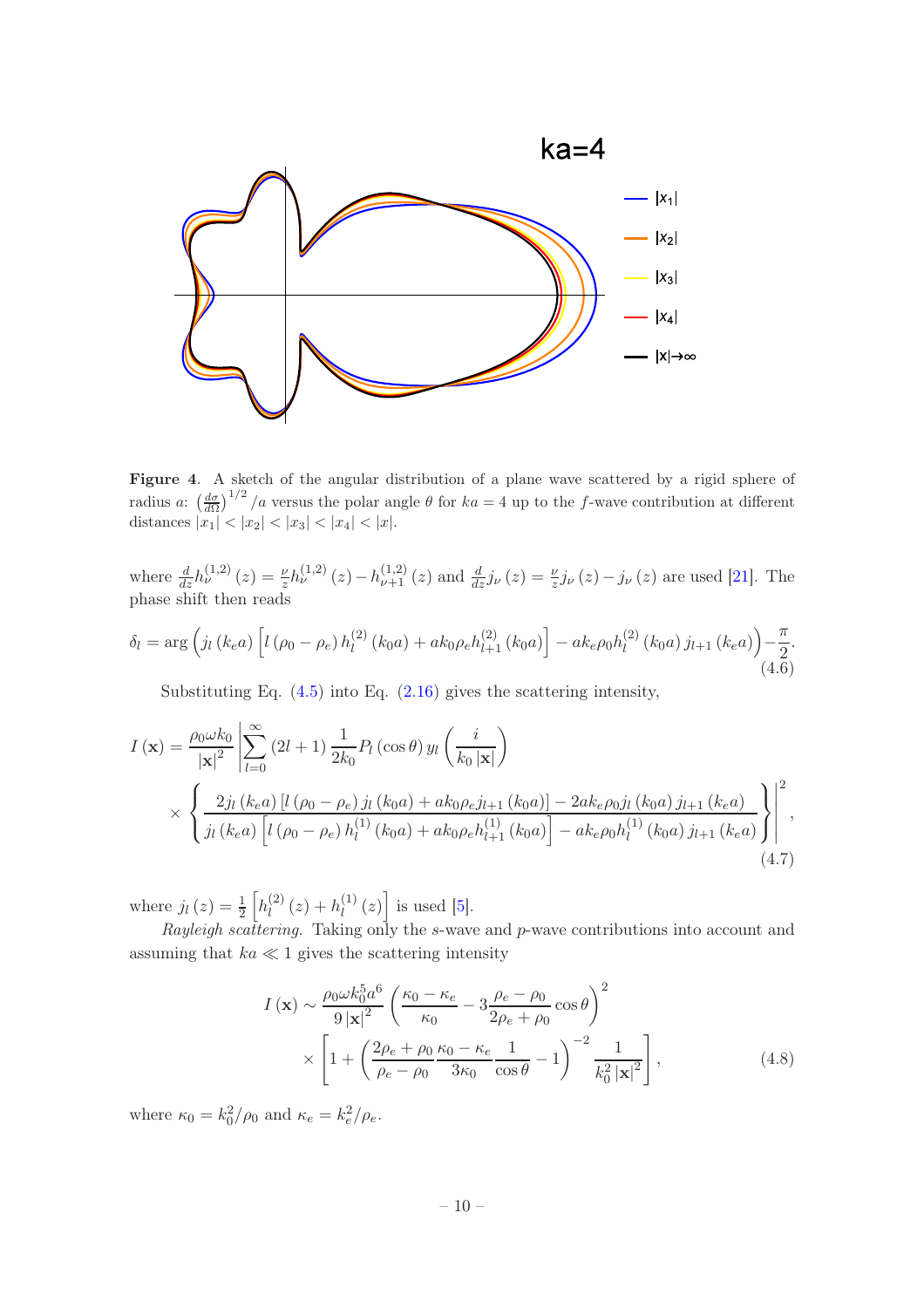

Figure 5. A sketch of the angular distribution of a plane wave scattered by a rigid sphere of radius a:  $\left(\frac{d\sigma}{d\Omega}\right)^{1/2}$  /a versus the polar angle  $\theta$  for  $k_0 a \ll 1$  up to the f-wave contribution at different distance  $|x_1| < |x_2| < |x_3| < |x_4| < |x|$ .

When  $|x|$  tends to infinity, Eq.  $(4.8)$  reduces to

$$
I_{\infty}(\mathbf{x}) \sim \frac{\rho_0 \omega k_0^5 a^6}{9 |\mathbf{x}|^2} \left[ \frac{\kappa_0 - \kappa_e}{\kappa_0} - \frac{3 (\rho_e - \rho_0)}{\rho_0 + 2\rho_e} \cos \theta \right]^2.
$$
 (4.9)

This is just the scattering intensity given by conventional scattering theory [1, 4].

#### 4.2 Near target effect

In the following, we show the influence of the near target effect in scattering cross sections. Substituting  $I(\mathbf{x})$  given by Eq. (4.7) into Eq. (3.7) gives the differential scattering cross section. In figures (5) to (8), we sketch  $\left(\frac{d\sigma}{d\Omega}\right)$  $\frac{d\sigma}{d\Omega}$ <sup>1/2</sup>/a versus the polar angel  $\theta$  at different distance  $|x|$  for different wave lengths up to f-wave contribution.

In order to show the near target effect, we consider the deviation  $\Delta \sigma = \sigma - \sigma_{\infty}$ . By Eqs.  $(3.7), (4.8),$  and  $(4.9),$  we have

$$
\frac{d\Delta\sigma}{d\Omega} = \frac{k_0^2 a^6}{9 |\mathbf{x}|^2} \left( \frac{2\rho_e + \rho_0}{\rho_e - \rho_0} \frac{\kappa_0 - \kappa_e}{3\kappa_0} \frac{1}{\cos\theta} - 1 \right)^{-2}.
$$
\n(4.10)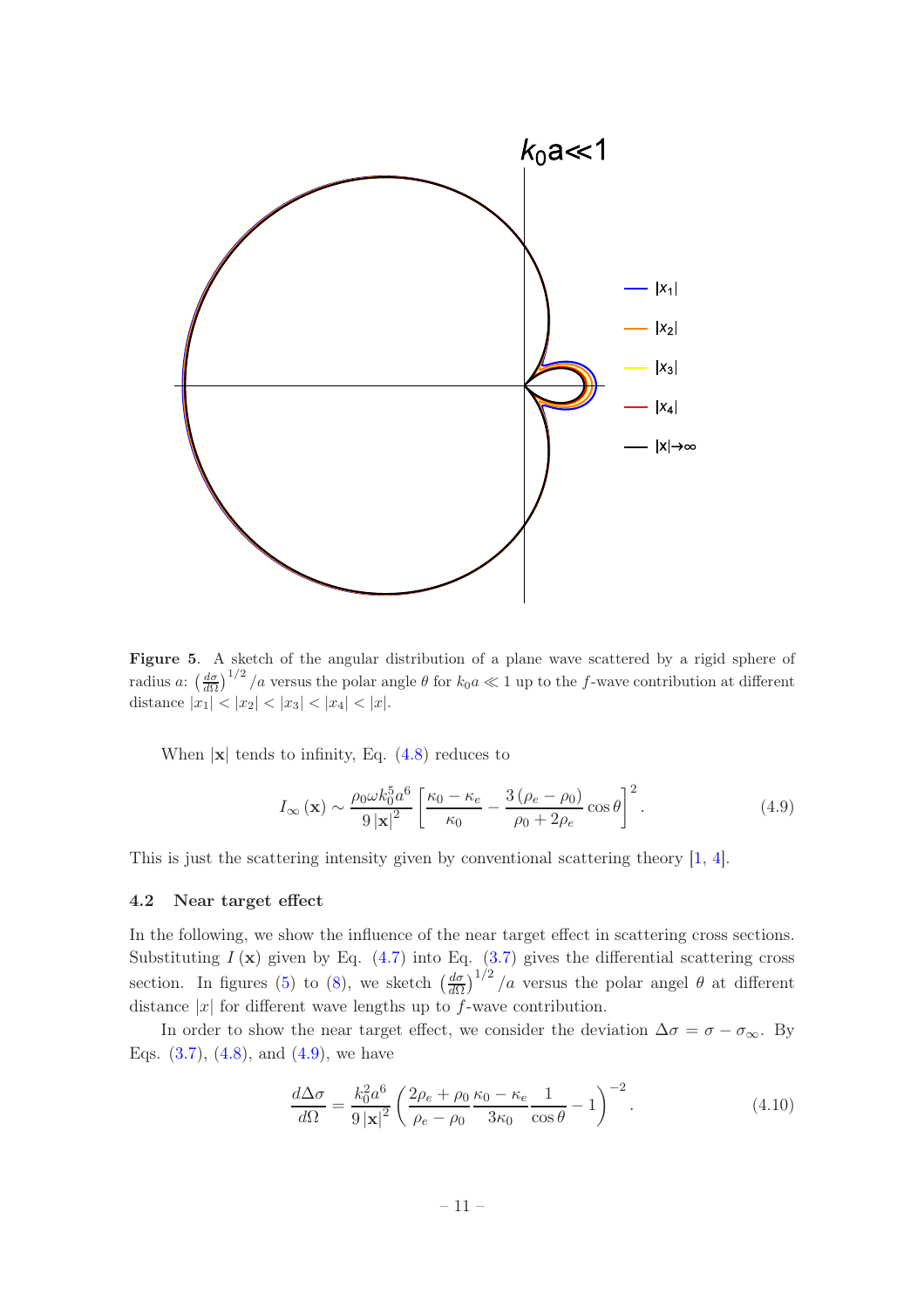

Figure 6. A sketch of the angular distribution of a plane wave scattered by a rigid sphere of radius a:  $\left(\frac{d\sigma}{d\Omega}\right)^{1/2}$  /a versus the polar angle  $\theta$  for  $k_0a = 1$  up to the f-wave contribution at different distance  $|x_1| < |x_2| < |x_3| < |x_4| < |x|$ .

where we take only the s-wave and p-wave contributions into account and assume that  $ka \ll 1$ .

# 4.3 Power

The scattering power can be obtained by substituting Eq. (4.8) into Eq. (3.9).

$$
P_{sc}(\omega, \mathbf{x}) \sim \frac{4\pi}{9} \rho_0 \omega k_0^5 a^6 \left[ \frac{(\kappa_0 - \kappa_e)^2}{\kappa_0^2} + 3 \left( \frac{\rho_e - \rho_0}{2\rho_e + \rho_0} \right)^2 \left( 1 + \frac{1}{k^2 |\mathbf{x}|^2} \right) \right].
$$
 (4.11)

When  $|x|$  tends to infinity, Eq.  $(4.11)$  reduces to

$$
P_{sc\infty}(\omega) \sim \frac{4\pi}{9} \rho_0 \omega k_0^5 a^6 \left[ \frac{(\kappa_0 - \kappa_e)^2}{\kappa_0^2} + 3 \left( \frac{\rho_e - \rho_0}{2\rho_e + \rho_0} \right)^2 \right].
$$
 (4.12)

This is just the scattering power given by the conventional scattering theory [1, 4].

## 5 Discussions and conclusions

In this paper, we provide a rigorous acoustic scattering theory without the large-distance asymptotic approximation. In our treatment, instead of the far-field pattern  $u_{\infty}$   $\left(\frac{\mathbf{x}}{|\mathbf{x}|}\right)$  $\frac{\mathbf{x}}{|\mathbf{x}|}\big)$  in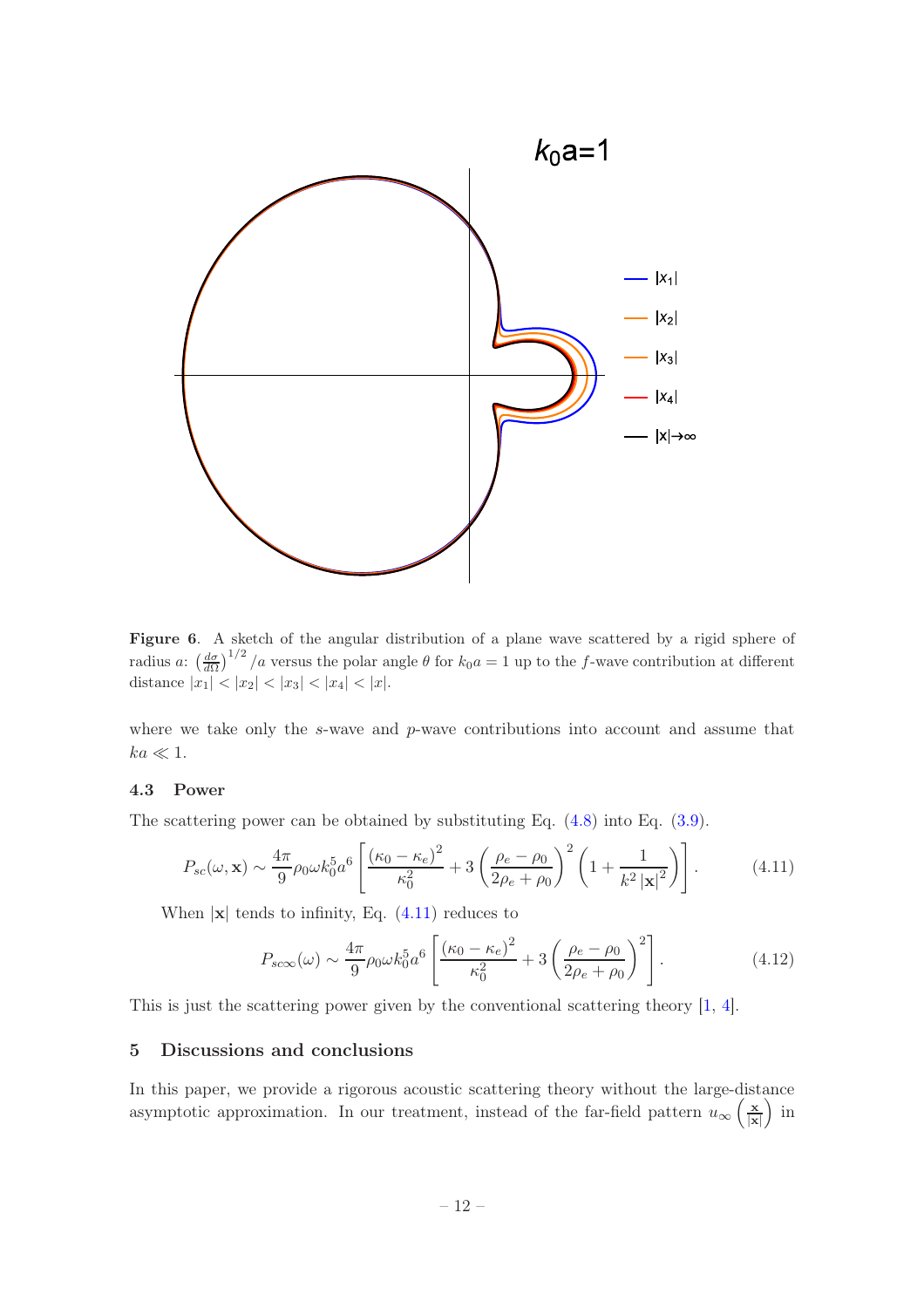

Figure 7. A sketch of the angular distribution of a plane wave scattered by a rigid sphere of radius a:  $\left(\frac{d\sigma}{d\Omega}\right)^{1/2}$  /a versus the polar angle  $\theta$  for  $k_0a = 2$  up to the f-wave contribution at different distance  $|x_1| < |x_2| < |x_3| < |x_4| < |x|$ .

conventional scattering theory, we consider an exact pattern  $u_{exact}(\mathbf{x})$  without the largedistance asymptotic approximation. The scattering intensity  $I(\mathbf{x})$  is represented in terms of the exact pattern  $u_{exact}(\mathbf{x})$ . The exact pattern  $u_{exact}(\mathbf{x})$  is represented in terms of the phase shift  $\delta_l$ . Two examples, plane waves scattering on a rigid sphere and on a nonrigid sphere are considered. We also compare our result with the result given by conventional scattering theory. Moreover, we show that the near target effect can not be ignored for long wavelength acoustic scattering.

For an incident wave packet  $u^{inc}(\mathbf{r})$  along the z-axis, the incident wave can be expanded in terms of plane waves  $e^{i\mathbf{k}\cdot\mathbf{r}}$  with **k** the wave vector in z direction, that is,  $u^{inc}(\mathbf{r})$  =  $\sum_{\mathbf{k}} C_{\mathbf{k}} e^{i\mathbf{k}\cdot\mathbf{r}}$ , where  $C_{\mathbf{k}}$  is the coefficient. Each incident plane wave  $e^{i\mathbf{k}\cdot\mathbf{r}}$  corresponds to a scattering wave  $u_{\mathbf{k}}^{sc}(\mathbf{r})$ . Therefore, the scattering wave  $u^{sc}(\mathbf{r})$  of incident wave packet  $u^{inc}(\mathbf{r})$  is the sum of scattering waves  $u^{sc}_{\mathbf{k}}(\mathbf{r})$  of each individual incident plane waves  $e^{i\mathbf{k}\cdot\mathbf{r}},$ i.e.,  $u^{sc}(\mathbf{r}) = \sum_{\mathbf{k}} C_{\mathbf{k}} u^{sc}_{\mathbf{k}}(\mathbf{r})$ . That is, the key problem is the plane-wave scattering, so in this paper we only consider the case that the incident wave is a plane wave. Moreover,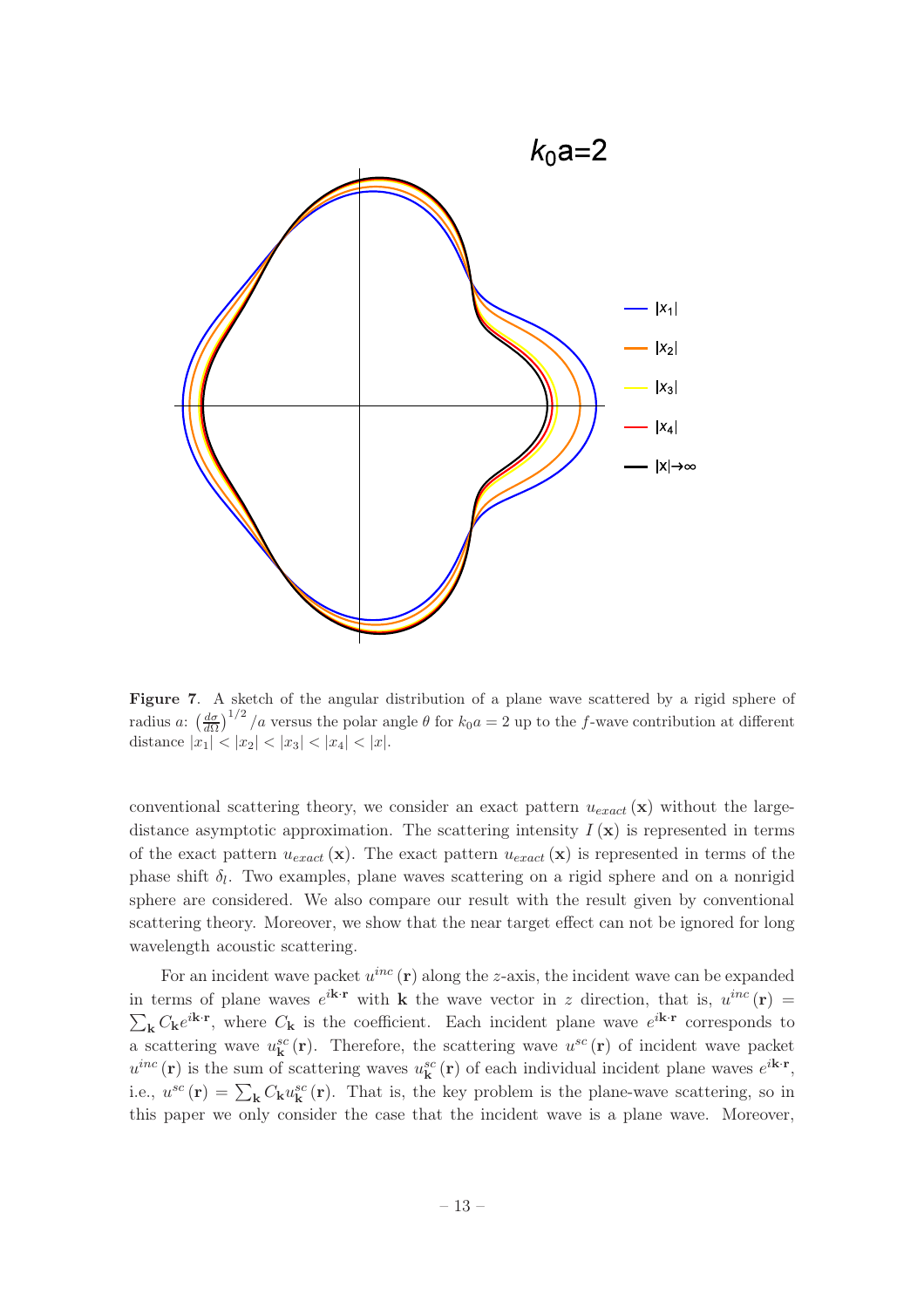

Figure 8. A sketch of the angular distribution of a plane wave scattered by a rigid sphere of radius a:  $\left(\frac{d\sigma}{d\Omega}\right)^{1/2}$  /a versus the polar angle  $\theta$  for  $k_0a = 4$  up to the f-wave contribution at different distance  $|x_1| < |x_2| < |x_3| < |x_4| < |x|$ .

when the incident wave is a wave packet, one also need to consider the contribution of the interference.

The scattering considered in this paper is the scattering on spherically symmetric target. For non-spherically symmetric targets, the target function can be expanded by the spherical harmonic function [22]. Then the result of a non-spherically symmetric scattering is a series sum of spherically symmetric scatterings.

In realistic acoustic scattering, the wavelength of acoustic waves is often comparable with the distance between the target and the observer. In this case, a rigorous theory of acoustic scattering that preserves the information of the distance becomes important.

In acoustic scattering, it is needed to calculate the scattering phase shift. The scattering phase shift is determined by solving the Helmholtz equation with the boundary condition on the obstacle. In further works, we can apply the heat-kernel method to calculate the scattering phase shift using the approach developed in Refs. [23–26].

In long wavelength scattering, such as the scattering of sounds with wavelength ranging from tens of centimeters to a few meters, sonars with wavelength ranging from tens of meters to hundreds of meters, and earthquake waves with wavelength ranging from hundreds of meters to thousands of meters, the wavelength of acoustic waves is often too long to use the large-distance asymptotic approximation. In applications such as designing the structure of the theater, conducting deep sea and geological exploration by detecting the sonar and the earthquake wave, the distance is comparable with the wavelength in order to receive signals with enough intensity. Under this circumstance the near target effect needs to be reckoned in.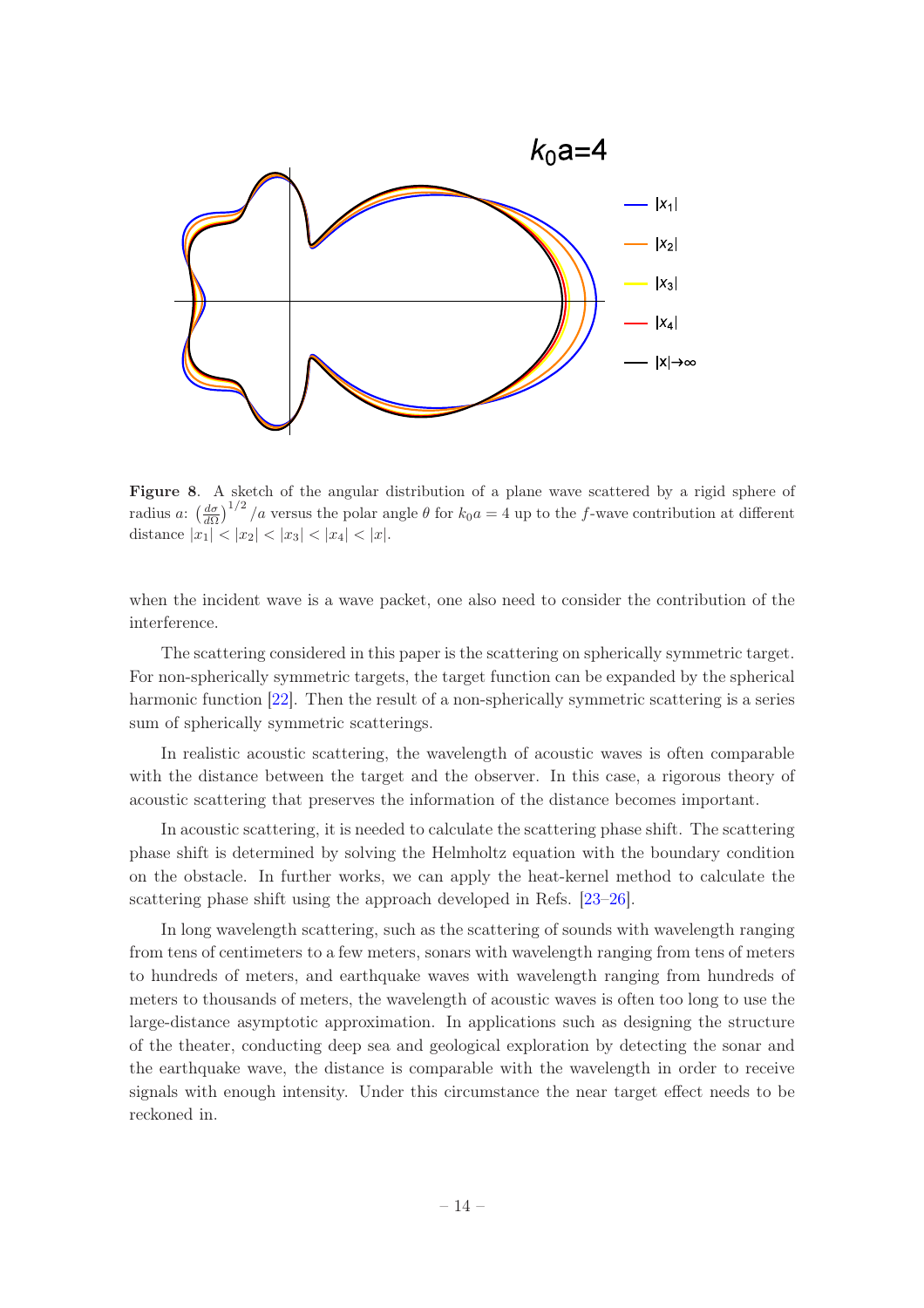## Acknowledgments

We are very indebted to Dr G. Zeitrauman for his encouragement. This work is supported in part by NSF of China under Grant No. 11575125 and No. 11675119.

## References

- [1] P. M. Morse and K. U. Ingard, Theoretical acoustics. Princeton university press, 1968.
- [2] E. R. Pike and P. C. Sabatier, Scattering, Two-Volume Set: Scattering and inverse scattering in Pure and Applied Science. Academic press, 2001.
- [3] R. Kress and D. Colton, Inverse acoustic and electromagnetic scattering theory. Springer New York, 2013.
- [4] M. Schroeder, Handbook of Acoustics. Springer, 2007.
- [5] T. Liu, W.-D. Li, and W.-S. Dai, Scattering theory without large-distance asymptotics, Journal of High Energy Physics 2014 (2014), no. 6 87.
- [6] W.-D. Li and W.-S. Dai, Scattering theory without large-distance asymptotics in arbitrary dimensions, Journal of Physics A: Mathematical and Theoretical 49 (2016), no. 46 465202.
- [7] J. D. González, E. F. Lavia, and S. Blanc, A computational method to calculate the exact solution for acoustic scattering by fluid spheroids, Acta Acustica united with Acustica 102 (2016), no. 6 1061–1071.
- [8] L. J. Ayton, Acoustic scattering by a finite rigid plate with a poroelastic extension, Journal of Fluid Mechanics 791 (2016) 414–438.
- [9] H. Jia, X. Li, and X. Meng, Rigid and elastic acoustic scattering signal separation for underwater target, The Journal of the Acoustical Society of America 142 (2017), no. 2 653–665.
- [10] Y. Chai, Z. Gong, W. Li, and T. Li, Application of smoothed finite element method to acoustic scattering from underwater elastic objects, The Journal of the Acoustical Society of America 141 (2017), no. 5 3708–3708.
- [11] P. D. Thorne, I. T. MacDonald, and C. E. Vincent, Modelling acoustic scattering by suspended flocculating sediments, Continental Shelf Research 88 (2014) 81–91.
- [12] A. Mantouka, H. Dogan, P. White, and T. Leighton, Modelling acoustic scattering, sound speed, and attenuation in gassy soft marine sediments, The Journal of the Acoustical Society of America 140 (2016), no. 1 274–282.
- [13] O. Steinbach and G. Unger, Combined boundary integral equations for acoustic scattering-resonance problems, Mathematical Methods in the Applied Sciences 40 (2017), no. 5 1516–1530.
- [14] C. Dutrion and F. Simon, Acoustic scattering reduction using layers of elastic materials, Journal of Sound and Vibration 388 (2017) 53–68.
- [15] M. Karimi, P. Croaker, N. Peake, and N. Kessissoglou, Acoustic scattering for rotational and translational symmetric structures in nonuniform potential flow, AIAA Journal (2017).
- [16] M. D. Guild, A. Alù, and M. R. Haberman, Cloaking of an acoustic sensor using scattering cancellation, Applied Physics Letters 105 (2014), no. 2 023510.